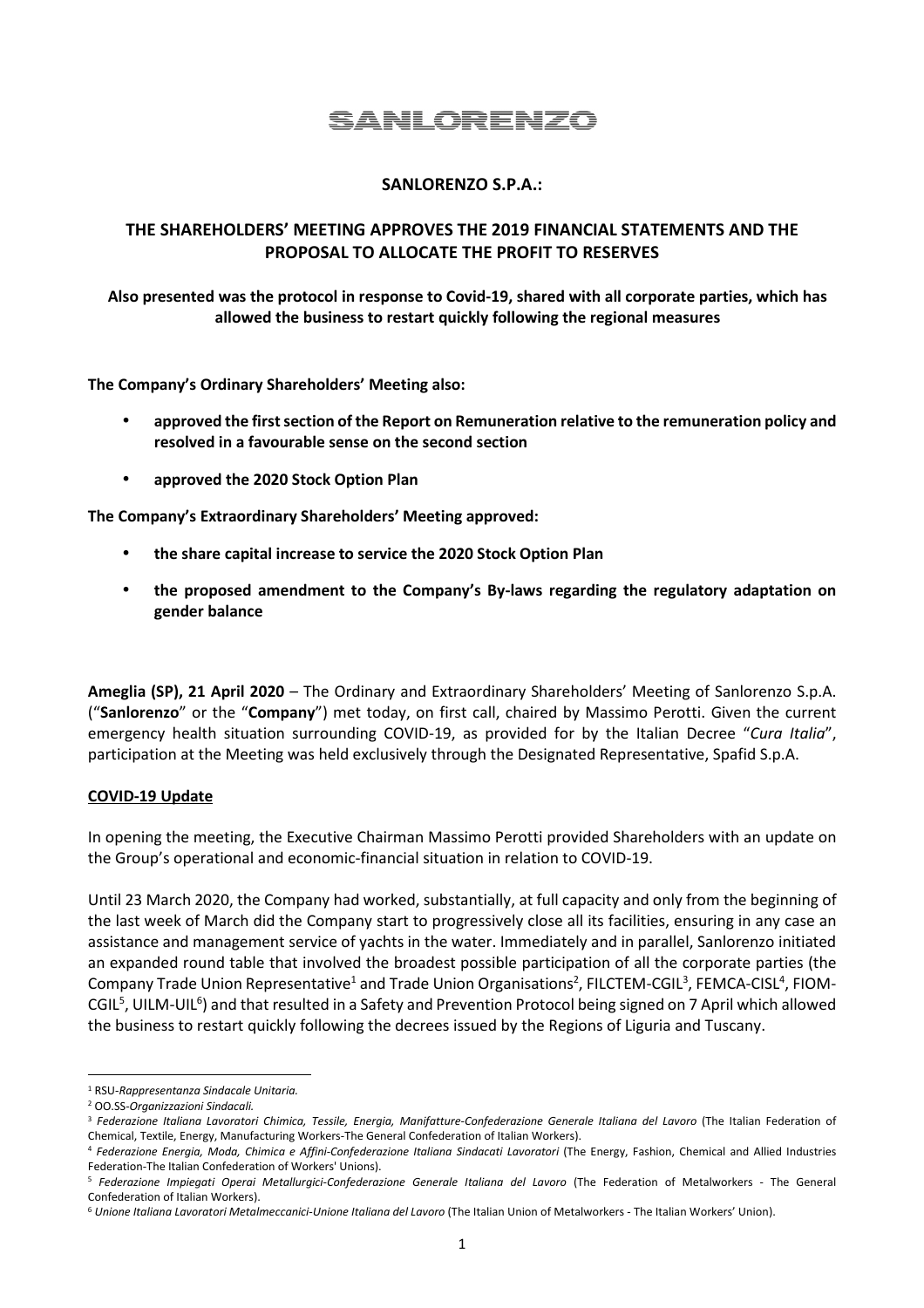The operating protocol represents an important agreement for Sanlorenzo and, more generally, for the nautical sector in defining the prevention and protection measures to be implemented in the production departments of all the Company's facilities in order to ensure the utmost health safety to every worker when restarting the production activities which were suspended by COVID-19.

This allowed for the Ligurian facilities in Ameglia (SP) and La Spezia to re-open on 14 April, in line with the provisions issued by the Liguria Region (in implementation of Decree no. 18/2020 of 13 April 2020 by the Civil Protection Department/the Italian Prime Minister) which allows for preparatory activities to be carried out to deliver naval vessels already prepared by shipyards. Similarly, on the basis of the Order issued by the Tuscany Region of 16 April, the Company has also prepared for the re-opening of the facilities at Viareggio (LU).

Hence, on 20 April, all the Group's facilities were operational in accordance with the procedures defined by local provisions and national regulations - to restart activities relating to yachts to be delivered by July 2020.

By virtue of the decision agreed to work during the month of August, if there are no further interruptions, the Company believes it will be able to recover a large part of period in which activities were suspended.

The Board of Directors will provide a further update when meeting to approve the periodic information update as of 31 March 2020, when the outlook for the current year will be communicated to the public.

**Massimo Perotti, Executive Chairman of Sanlorenzo***: "Right from the start, we strove to give a quick response to the situation linked to COVID-19. Already by March, we had initiated an internal task force and a round table that saw all the corporate parties fully back a protocol, which all the signatories agreed to be excellent, to consider safety and functional ways of restarting work. This, through the lens of the great tradition in our Company of collaboration between our internal and external stakeholders, allowed us to arrive, in an exceedingly short space of time, at signing the trade union/protocol agreement which we hope will represent, given its completeness, a model for the sector - with prevention and protection measures for our staff and, more generally, for the region in which we operate".*

*"Signing and implementing this protocol so quickly",* **continued Massimo Perotti***, "allowed us to re-open the Ligurian facilities in Ameglia (SP) and La Spezia on 14 April, in line with the provisions issued by the Liguria Region and, similarly, as also established by the Tuscany Region on 16 April, we re-opened the facilities at Viareggio (LU), thus seeing all our shipyards restart activities relating to yachts to be delivered by July 2020. At the same time, we immediately launched a plan to contain operating costs and to reduce deferrable investments, whilst maintaining the amount targeted to develop new products.* 

*The actions we took, together with our business model based on a highly flexible cost structure, the strength of the brand, and the loyalty of our customers, will allow the company to recover the period in which activities were suspended, limiting, therefore, any impact on the company's results. Also bearing in mind that the Group benefits from a solid financial structure and a backlog of over €500 million, 92% of which is made up of direct customers".* 

#### **The main measures in the Sanlorenzo protocol**

The protocol's main measures involve a periodic serological test done directly in the company premises for every Sanlorenzo employee and employees of contractors, in addition to personal protective equipment (PPE) being supplied. Specific COVID-19 insurance coverage is provided for all members of staff as is an assessment with the Company Doctor for employees with conditions of permanent or temporary immunodepression and for employees deemed "fragile" and aged over 60. Furthermore, workplaces will be chemically sanitised on a daily basis, with operations being logged, and special markings have been placed on the ground to indicate the minimum interpersonal distance of one metre. Also implemented are staggered routes and entry and exit times, with a systematic check of body temperature, in order to avoid queues and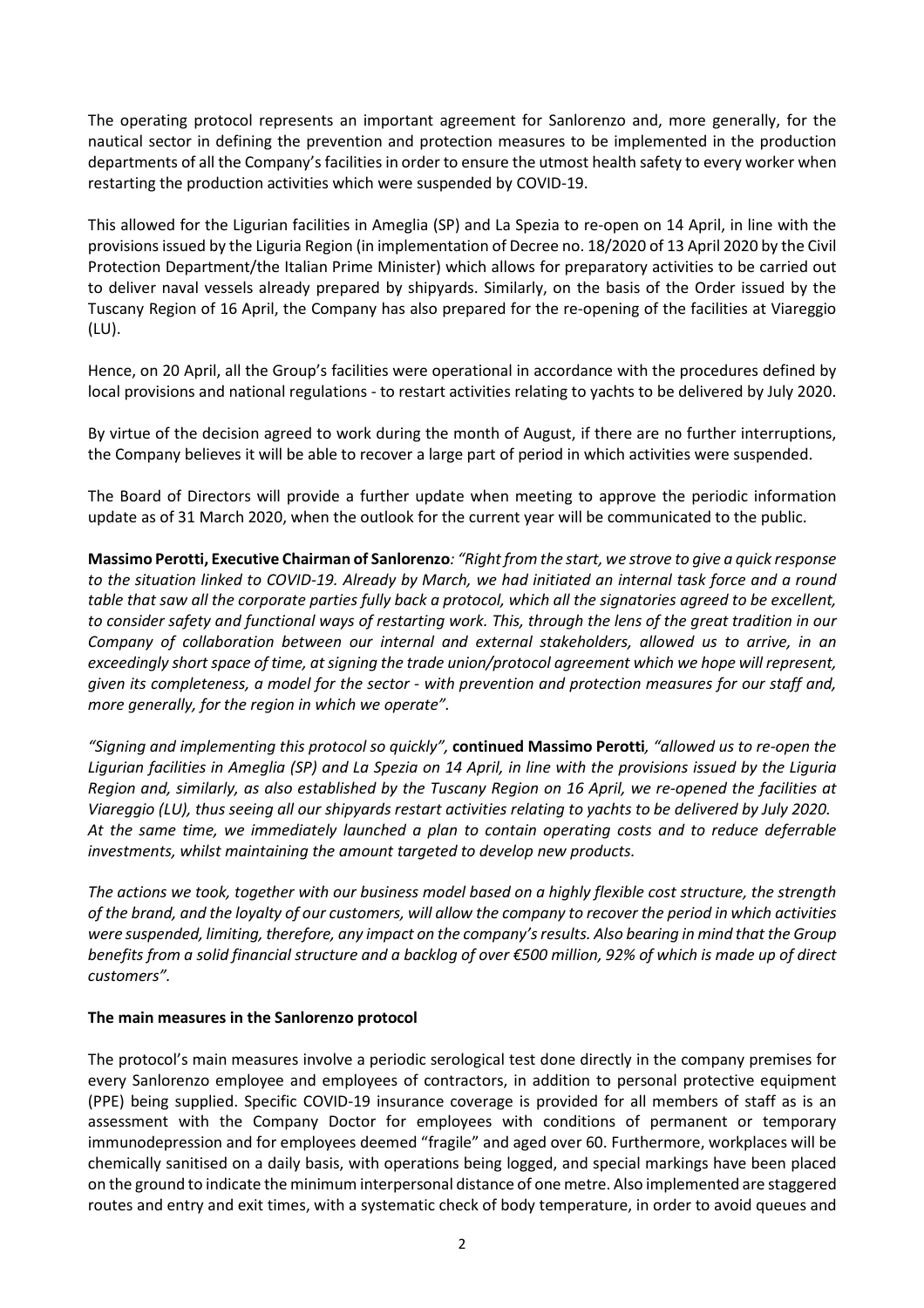gatherings of people. Finally, production has been introduced based on two shifts of 6 hours, 6 days a week (07:00-13:00 and 14:00-20:00), with a potential third night shift for processes which used to be done on Saturdays such as painting, in order to allow greater distancing between operators on board the vessel, to avoid re-opening the cafeteria and changing rooms, and also to allow sanitising operations to be carried out as well as remote working for office staff. On 26 March 2020, an agreement was also signed with Trade Unions for the use, should the need arise, of temporary unemployment compensation<sup>7</sup> which will cover workers who do not have any previous holidays or leave to face the period in which activities were suspended and to cover the 4 hours potentially missing from the 40-hour week as a result of the application of the two shifts of 6 hours, 6 days a week.

# **Shareholders' Meeting – Ordinary Part**

## **Financial statements and allocation of profit**

The Ordinary Shareholders' Meeting approved the financial statements and report on operations as at 31 December 2019 and resolved to allocate the profit for the period, equal to €29,059,398, to the Legal Reserve (€1,452,970) and the Extraordinary Reserve (€27,606,428), and, consequently, not to distribute dividends to shareholders, in accordance with the dividend policy approved by the Board of Directors on 9 November 2019.

During the Meeting, the consolidated financial statements as at 31 December 2019 were also submitted. They confirmed the past year's positive trend seen by all the Group's divisions, with every economic and profitability indicator showing solid growth, and the period closed with a Group profit of €27,030,000, as announced on 13 March.

Summary of the main consolidated results:

- Consolidated net revenues from the sale of new yachts (Net Revenues New Yachts) of €455.9 million: +39.3% compared to €327.3 million in 2018
- Adjusted consolidated EBITDA of €66.0 million: +73.4% compared to €38.1 million in 2018, equal to 14.5% of Net Revenues New Yachts
- Consolidated EBIT of €43.1 million: +84.0% compared to €23.4 million in 2018, equal to 9.5% of Net Revenues New Yachts
- Group net profit of €27.0 million: +117.3% compared to €12.4 million in 2018, equal to 5.9% of Net Revenues New Yachts
- Group net financial position at 31 December 2019 of €9.1 million compared to €75.4 million pro forma at 31 December 2018.

The annual financial report as at 31 December 2019 including the financial statements for the period, the consolidated financial statements, the report on operations and the certifications as referred to in article 154-bis, paragraph 5, of Italian Legislative Decree no. 58 of 24 February 1998, as well as the reports drawn up by the auditing firm and the report by the Board of Statutory Auditors, are available to the public at the Company's registered office at via Armezzone 3, Ameglia (SP), Italy, on the Company's website (www.sanlorenzoyacht.com in the "Investors/Financial results and documents" and "Corporate Governance/Shareholders' Meeting" sections) and on the authorised eMarket STORAGE mechanism (www.emarketstorage.com).

<sup>7</sup> *CIG-Cassa Integrazione Guadagni.*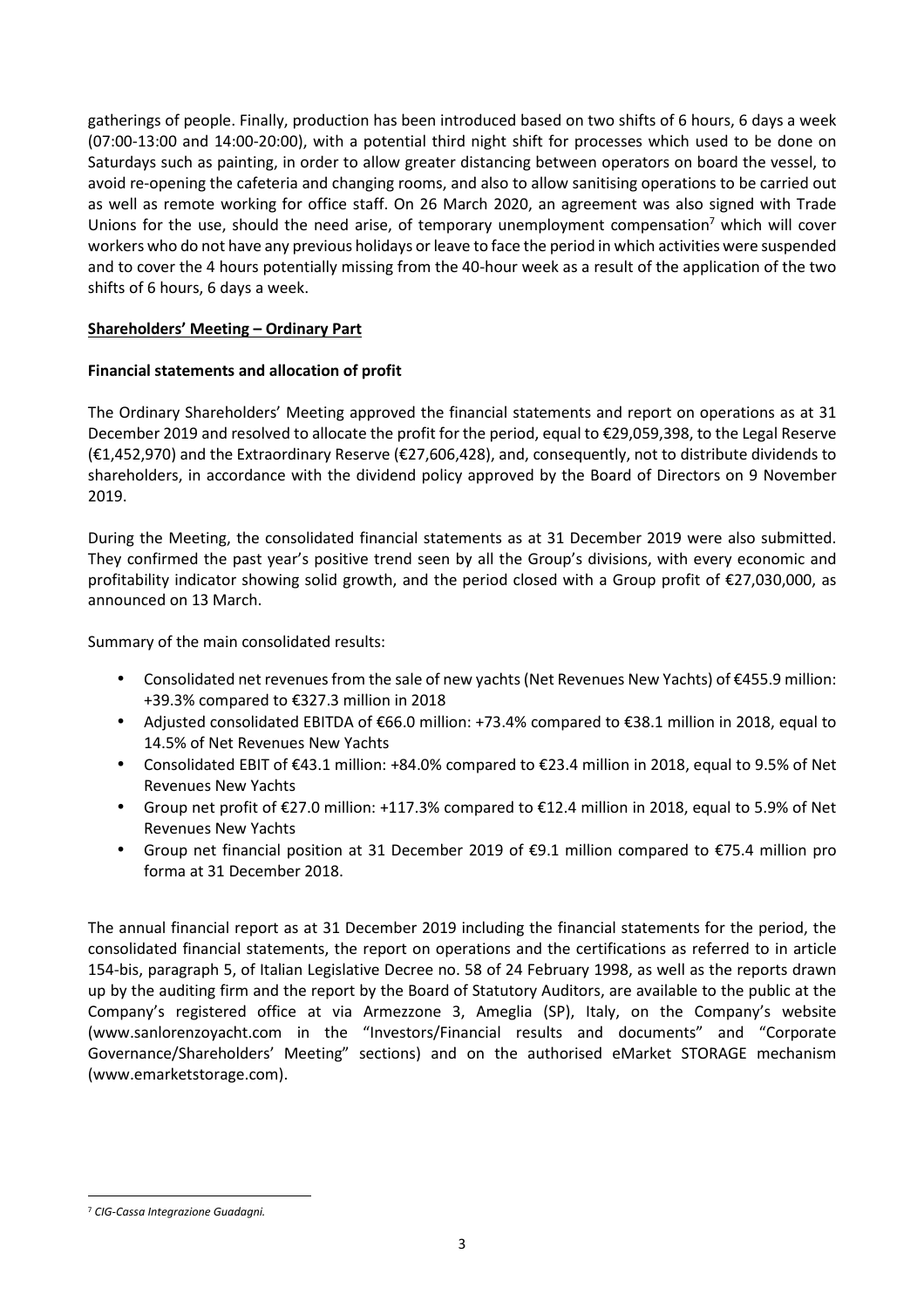#### **Report on Remuneration**

The Ordinary Shareholders' Meeting examined the report on the remuneration policy and compensation paid (the "**Report on Remuneration**") prepared by the Company's Board of Directors pursuant to article 125-ter of Italian Legislative Decree no. 58 of 24 February 1998, and articles 72 and 84-ter of Consob Regulation no. 11971 of 14 May 1999, as subsequently amended.

The Meeting resolved in favour of the first section of the Report on Remuneration and approved the remuneration policy for members of the administrative bodies, general managers and managers with strategic responsibilities in the Company.

The Shareholders' Meeting also resolved in favour of the second section of the Report on Remuneration.

The Report on Remuneration is available at the Company's registered office at via Armezzone 3, Ameglia (SP), Italy, on the Company's website (www.sanlorenzoyacht.com in the "Corporate Governance/Shareholders' Meeting" section) and on the authorised eMarket Storage mechanism (www.emarketstorage.com).

#### **2020 Stock Option Plan**

The Ordinary Shareholders' Meeting approved, pursuant to article 114-bis of Italian Legislative Decree no. 58 of 24 February 1998, the adoption of a stock option plan for 2020 (the "**2020 Stock Option Plan**") intended for executive directors and key employees at Sanlorenzo and its subsidiaries.

The information document relative to the 2020 Stock Option Plan, prepared pursuant to article 84-bis and Attachment 3A of Consob Regulation no. 11971 of 14 May 1999, as subsequently amended, is available at the Company's registered office at via Armezzone 3, Ameglia (SP), Italy, on the Company's website (www.sanlorenzoyacht.com in the "Corporate Governance/Shareholders' Meeting" section) and on the authorised eMarket Storage mechanism (www.emarketstorage.com).

#### **Shareholders' Meeting – Extraordinary Part**

#### **Share Capital increase to service the 2020 Stock Option Plan**

The Extraordinary Shareholders' Meeting approved the share capital increase, on a divisible basis, with exclusion of option rights pursuant to article 2441, paragraph 8, of the Italian Civil Code, for a maximum amount of €884,615, to be executed no later than 30 June 2029, by issuing a maximum number of 884,615 ordinary shares of Sanlorenzo, intended, exclusively and irrevocably, to service the 2020 Stock Option Plan and the consequent amendments to the By-laws.

#### **Amendments to the Company's By-laws**

The Extraordinary Shareholders' Meeting approved the proposal to change articles 3.2, 13.3, 21.2 and 21.3 of the Company's By-laws. Specifically, the changes to articles 13.3 and 21.3 are aimed at adapting the provisions of the By-laws to the new legislative requirements regarding gender balance in the administrative and control bodies of listed companies, approved with the Italian 2020 Budget Law which modified the requirements introduced by Italian Law no. 120 of 12 July 2011.